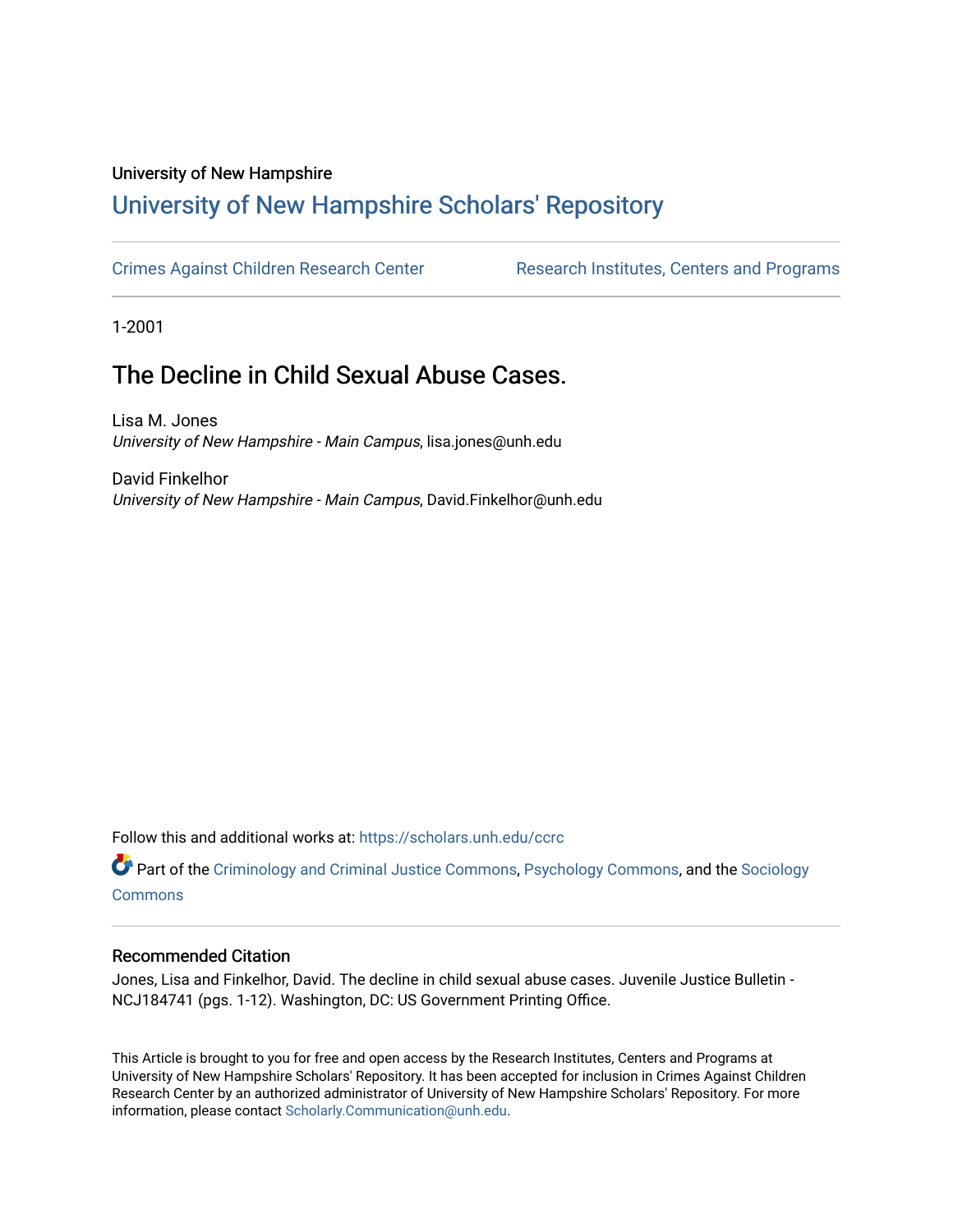



# **The Decline in Child Sexual Abuse Cases**



#### **Lisa Jones and David Finkelhor**

*The Office of Juvenile Justice and Delinquency Prevention (OJJDP) is committed to improving the justice system's response to crimes against children. OJJDP recognizes that children are at increased risk for crime victimization. Not only are children the victims of many of the same crimes that victimize adults, they are subject to other crimes, like child abuse and neglect, that are specific to childhood. The impact of these crimes on young victims can be devastating, and the violent or sexual victimization of children can often lead to an intergenerational cycle of violence and abuse. The purpose of OJJDP's Crimes Against Children Series is to improve and expand the Nation's efforts to better serve child victims by presenting the latest information about child victimization, including analyses of crime victimization statistics, studies of child victims and their special needs, and descriptions of programs and approaches that address these needs.*

Of all crimes against children, sexual abuse has arguably captured the greatest share of attention from child advocates, professionals, policymakers, and the general public. During the 1980's, increasing numbers of victims were identified each year (American Association for the Protection of Children, 1988) and concerns about this crime intensified. However, a dramatic shift in child sexual abuse trends has occurred. Data from child protective services (CPS) agencies across the country indicate that the increases of the 1980's were followed by an extensive period of marked declines in the 1990's. Unfortunately, little effort has been expended to uncover the reasons why fewer cases of child sexual abuse have

been identified each year. The decline in child sexual abuse cases is being highlighted as a part of OJJDP's Crimes Against Children Series to illustrate the importance of tracking and investigating trends in child victimization. This Bulletin uses data from the National Child Abuse and Neglect Data System (NCANDS) and the Annual Fifty State Survey conducted by Prevent Child Abuse America to present evidence about the decline in reported and substantiated child sexual abuse cases since the early 1990's. Several explanations for the decline are considered, and corresponding policy implications are discussed.

#### **From the Administrator**

While recent reductions in juvenile crime—offenses by youth—have generated some media coverage, the decline in child sexual abuse offenses against youth—has received far less attention. Yet, we know that the sexual exploitation of children can have significant impact on its victims and even contribute to an intergenerational cycle of violence and abuse.

Child protective services agencies report that the increases in child sexual abuse that marked the 1980's were followed by a protracted period of substantial declines in the 1990's. From 1992 to 1998, for example, substantiated cases of child sexual abuse decreased by nearly a third.

A critical, and largely unexamined, question is "why?" Using data from the National Child Abuse and Neglect Data System and other sources, this Bulletin describes declines in both reported and substantiated child sexual abuse from the early 1990's and identifies possible factors influencing those declines. The policy implications suggested by the decrease in child sexual abuse are also explored.

Further research is needed to better understand the reasons why child sexual abuse has declined. This Bulletin, however, will enhance our knowledge of this noteworthy trend and its potential causes and effects.

John J. Wilson Acting Administrator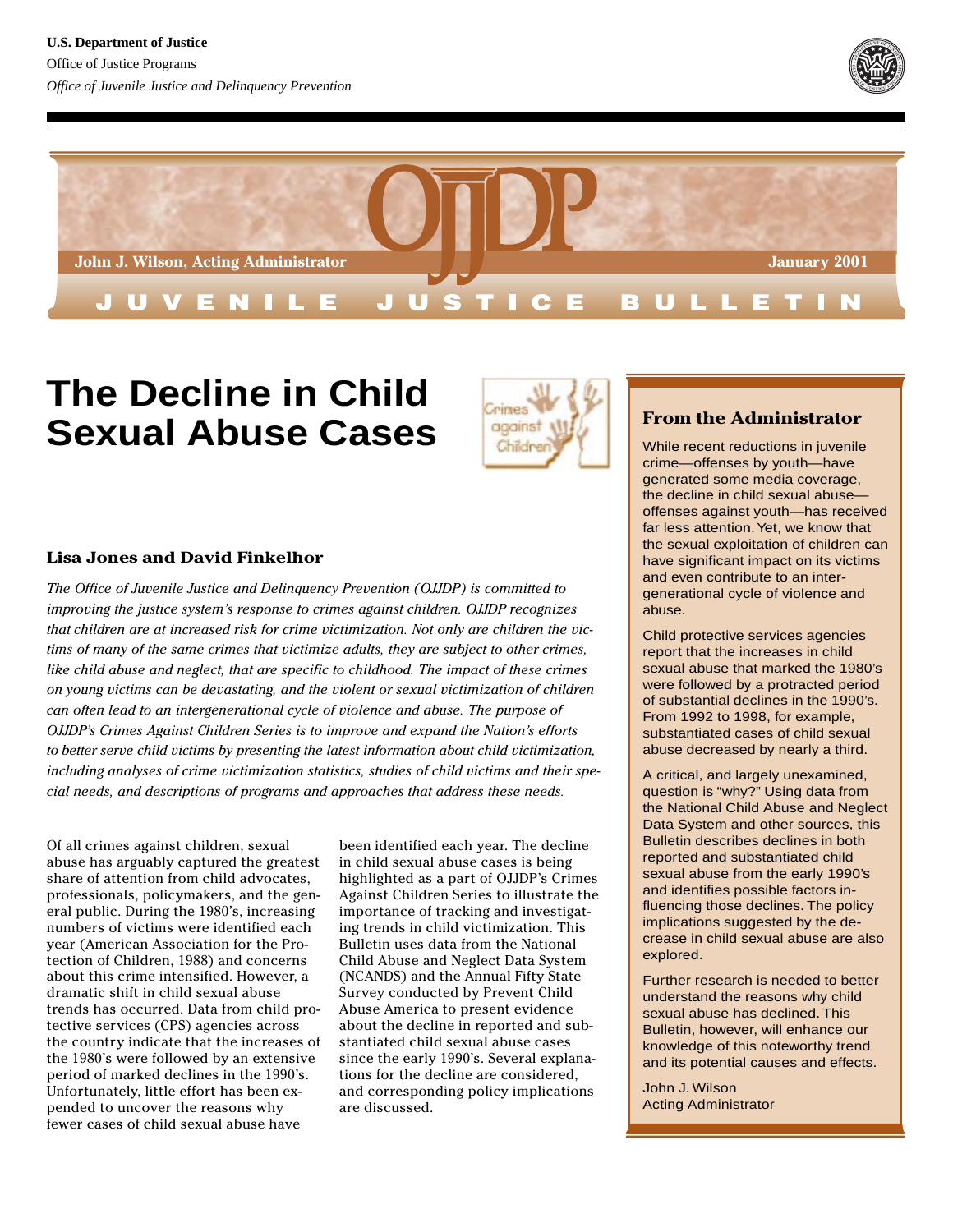# **Highlights**

The analysis of child sexual abuse cases presented in this Bulletin reveals the following:

- ◆ Substantiated cases of child sexual abuse decreased from a national estimated peak of 149,800 cases in 1992 to 103,600 cases in 1998, a decline of 31 percent.
- ◆ A decline in substantiated cases has occurred in the majority of States, with no clear regional pattern. Out of 47 States with complete data, 36 recorded a decline of more than 30 percent since their peak year. The average decline for all States was 37 percent.
- ◆ For most States, the decline was gradual, rather than abrupt, and occurred over several years.
- ◆ Although cases of other types of child maltreatment have also declined in recent years, the decrease in child sexual abuse cases has been more marked. Substantiated cases of physical abuse declined 16 percent from a 1995 peak, compared with a 31-percent decline in child sexual abuse cases.
- In addition to the decline in the number of substantiated cases, child sexual abuse reports also decreased from an estimated 429,000 in 1991 to 315,400 in 1998, a 26-percent decline.
- ◆ Possible explanations for the decline include a real underlying decline in the incidence of child sexual abuse or changes in attitudes, policies, and standards that have reduced the amount of child sexual abuse being reported and substantiated. It is possible that both of these processes are affecting trends in child sexual abuse.

# **Substantiated Sexual Abuse**

After a 15-year increase (1977–92), national data show that substantiated cases of child sexual abuse have been decreasing since about 1992. Summary data from NCANDS indicate that cases of substantiated child sexual abuse reached an estimated peak of 149,800 in 1992, followed by declines of 2 to 11 percent each year through 1998, the last year for which data are available (figure 1). In 1998, estimated cases of child sexual abuse reached a low of approximately 103,600.<sup>1</sup> This is a total decline of 31 percent in identified child sexual abuse cases over a 6-year period.



**Note:** Extrapolated to the U.S. child population.

**Source:** Authors' analyses of 1990–98 data (U.S. Department of Health and Human Services, 1992–2000).



The trend is not universal, but it is affecting more and more States.2 Between 1990 and 1992, 14 States experienced increases of 20 percent or more in substantiated cases of child sexual abuse. Only three States recorded notable declines during the same period (figure 2). Between 1992 and 1994, however, 22 States experienced declines of

20 percent or more in substantiated cases of child sexual abuse. Between 1994 and 1996, 18 States saw further declines of this magnitude. Meanwhile, the number of States recording increases of 20 percent or more had fallen to one. From 1996 to 1998, 13 States recorded substantial declines, while 6 recorded substantial increases. Over the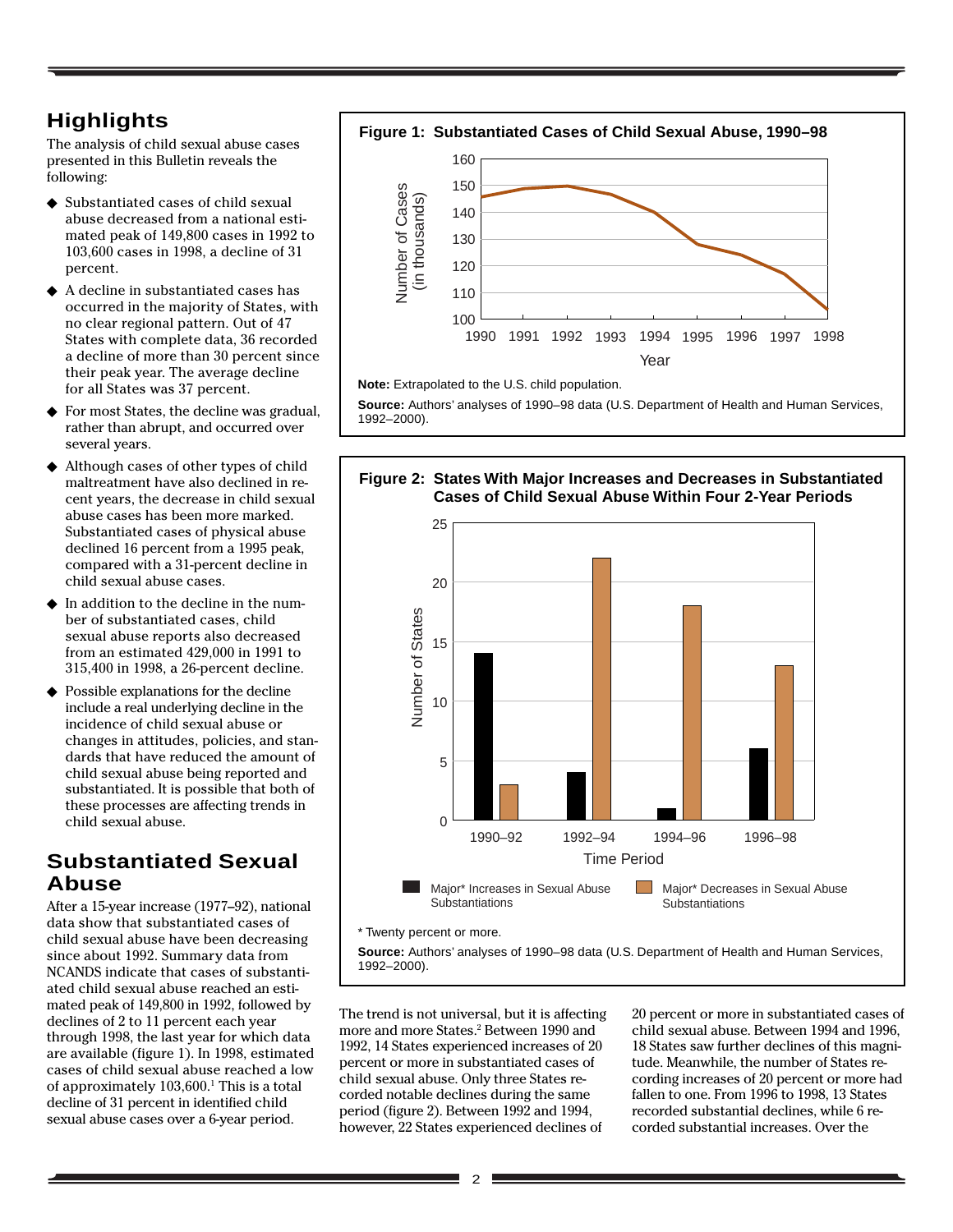

whole period (1992–98), the majority of States (36 out of 47 with complete data) experienced a total decline of more than 30 percent in substantiated cases of child sexual abuse from their peak year to the year 1998 (figure 3). There is no clear regional pattern to these declines, which have occurred across all areas of the country.

These significant declines contrast with the period of the 1980's, when most States experienced 10-percent annual increases in child sexual abuse caseloads. Even as recently as 1991–92, 18 States experienced these 10 percent increases. This trend is reflected in the Third National Incidence Study of Child Abuse and Neglect (NIS–3), which reported a 125-percent rise in the incidence of child sexual abuse from 1986 to 1993 (Sedlak and



Broadhurst, 1996). This study identified a nationally representative sample of counties across the country and surveyed professionals in schools, daycare centers, hospitals, police departments, and CPS offices about cases of observed child maltreatment. However, the NIS series, which measured incidence at only three time points (1980, 1986, and 1993), does not offer information recent enough to detect the decline in cases that had only begun to gather steam in 1993.

# **Reports of Child Sexual Abuse**

Data presented by Prevent Child Abuse America in their Annual Fifty State Survey indicate that reports of child sexual abuse appear to be decreasing at a pace equal to, if not greater than, that of the decline in substantiated cases. The Annual Fifty State Survey (Wang and Daro, 1998) estimated that there were 223,000 reports of child sexual abuse in 1997 (figure 4). This is an overall decline of 48 percent since 1991. The most recent estimated numbers from 1998 (Wang and Harding, 1999) show an increase in reports over 1997 but still represent an overall decline of 26 percent since the 1991 peak.3

Comparing trends in child sexual abuse reports with trends in substantiated cases is important to a better understanding of the causes of the decline in child sexual abuse. The decline in reports suggests that the drop in substantiated cases is at least partly the result of fewer reports of child sexual abuse reaching CPS agencies. Therefore, any complete understanding of the causes must include a consideration that either there are fewer actual incidents of child sexual abuse available to be reported or changes have occurred in reporting behavior for this crime.

## **Decline in Child Sexual Abuse Greater Than Decline in Physical Abuse or Neglect**

The decline in reported and substantiated cases of child sexual abuse does not appear to be just an extension of a general declining trend in overall child maltreatment. The estimated total reports of child maltreatment increased dramatically in the 1980's and, though the rate of increase has slowed, the numbers have continued to climb through the 1990's.4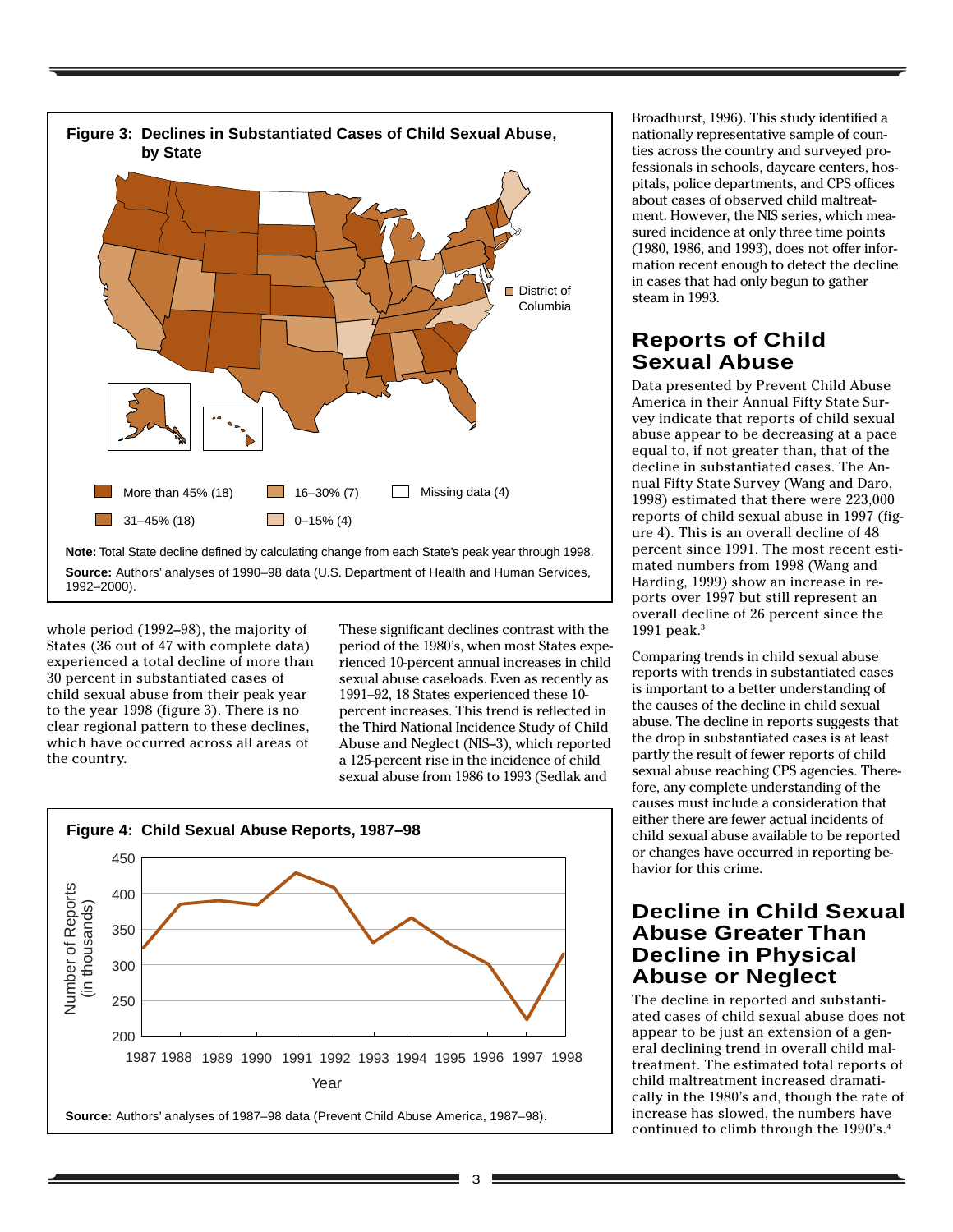However, despite increasing numbers of reports during the 1990's, the percentage of reports that were child sexual abuse allegations decreased. Sexual abuse reports dropped from 16 percent of all child maltreatment reports in 1986 to an average of 8 percent of reports from 1996 to 1998.

According to NCANDS data, there has been a slight decline (9 percent) in substantiated cases of general maltreatment during the 1990's. Overall maltreatment reached an estimated peak of 1,206,500 in 1992 and dropped to a low of 1,093,600 in 1998. The decline in child sexual abuse appears to account for most of this decline. Neglect cases, which make up the greatest proportion of CPS cases, have declined an estimated 5 percent from a peak in 1994. A somewhat more noticeable decline has occurred with physical abuse cases, but this decline is half the size and more recent than the decline in child sexual abuse cases (figure 5). The peak in substantiated cases of physical abuse occurred in 1995, and there was a 16-percent decline over the next 3 years. The largest proportion of that decline (13 percent) occurred from 1997 to 1998. In comparison, the number of substantiated cases of child sexual



**Source:** Authors' analyses of 1990–98 data (U.S. Department of Health and Human Services, 1992–2000).

abuse underwent a more gradual 31 percent decline over a 6-year period (1992–98).



**Source:** Authors' analyses of 1990–98 data (U.S. Department of Health and Human Services, 1992–2000).

Across the country, an overwhelming majority of States are recording more dramatic declines in child sexual abuse than in other types of maltreatment. Thirty-three States experienced greater declines in substantiated cases of child sexual abuse than in substantiated cases of physical abuse. Thirteen of these States experienced declines in child sexual abuse that were much greater (more than 20 percent greater) than their declines in physical abuse (figure 6). Only four States, on the other hand, recorded much greater declines in their physical abuse cases. Just as the increase in child sexual abuse cases in the 1980's outpaced that of physical abuse cases, so their decline in the 1990's appears to be singularly dramatic as well.

### **Possible Reasons for the Decline**

Several factors may explain the decline in child sexual abuse cases. These factors generally can be divided into two categories: (1) a real decline in child sexual abuse or (2) changes in attitudes, policies, or standards that result in fewer reports and substantiations. Figure 7 illustrates some of the factors that could reduce the number of reports and substantiated cases of child sexual abuse. Although these are alternative explanations of the trend, they are not mutually exclusive. Any or all of these processes could be occurring simultaneously.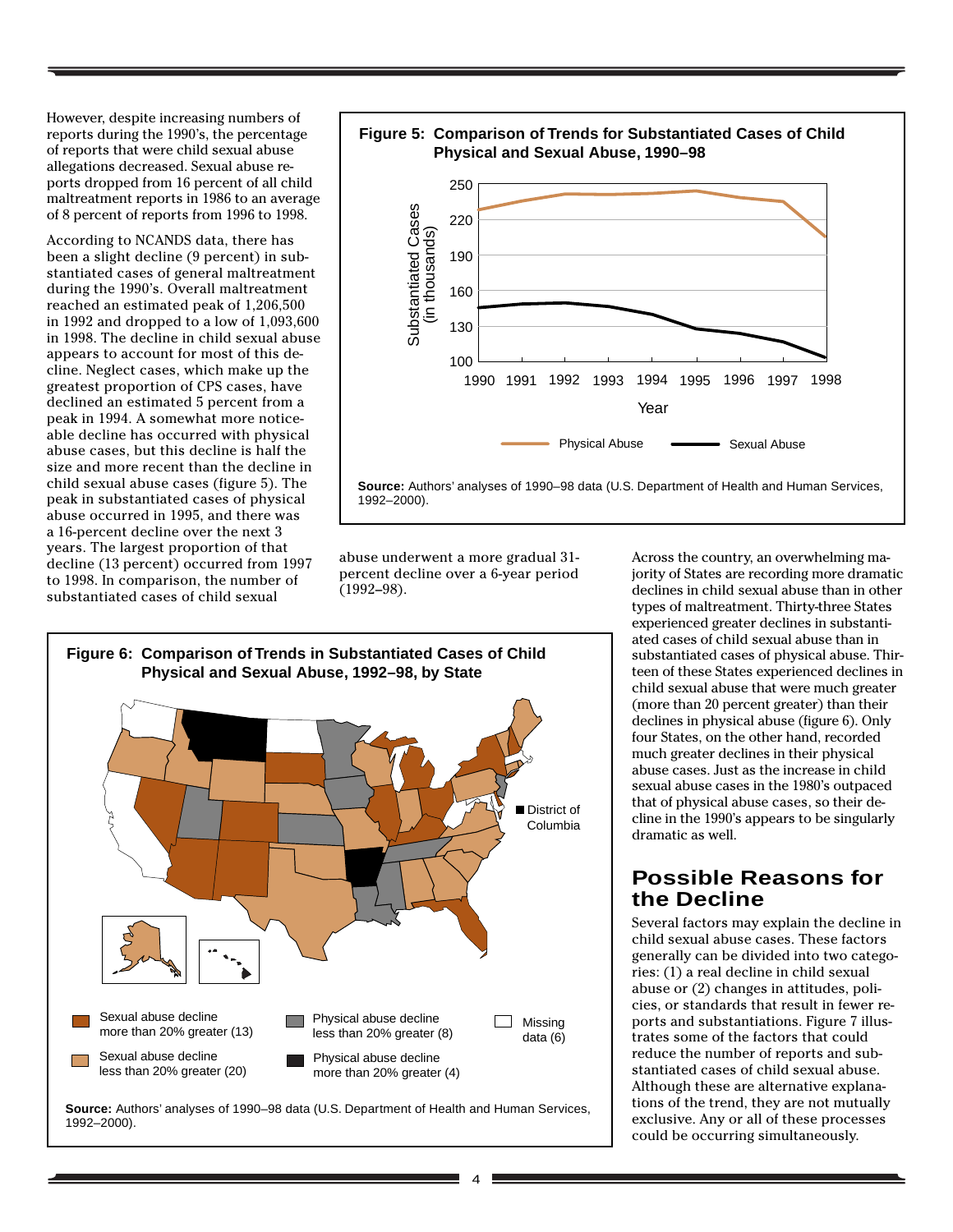#### **Decline in True Incidence**

The most optimistic explanation is that incidents of child sexual abuse are decreasing. A great deal of public awareness of the problem has developed in the past 20 years. Prevention programs that target children are widespread (Finkelhor and Dziuba-Leatherman, 1995). A large number of offenders have been incarcerated (Beck et al., 1993). Many treatment programs have been directed toward offenders to prevent them from reoffending (Freeman-Longo et al., 1994), and laws have been passed in many States to improve the monitoring of sex offenders in the community (Finn, 1997). All of these efforts could have the cumulative effect of reducing incidents of child sexual abuse.

Evidence that child sexual abuse has actually declined appears to be supported by parallel declines in various social problem indicators with possibly similar etiological sources. For example, national rates of female victimization by intimate partners, rape victimization, and overall violent crime have been declining at levels comparable to the child sexual abuse rate over a similar period of time (figure 8). There has been a 21-percent



decline in the rate of female victimization by intimate partners since 1993, a 60-percent decline in the rate of forcible rape since 1991, and a 30-percent decline in the rate of overall violent crime since 1994. Each of these declines is likely to represent an actual decrease in incidence because they are based on the National Crime Victimization Survey (NCVS), a direct self-report survey. Factors that may be responsible for the declines in these crimes could also be responsible for the declines in child sexual abuse.

Trends in child sexual abuse could be expected to parallel trends in intimate partner violence in particular. Both crimes involve primarily female victims and male perpetrators and both crimes have been obscured because victims are embarrassed and the crimes often occur in private locations. The two problems also share similar advocacy histories. Both child sexual abuse and partner violence received similar national attention during the 1980's through widespread public awareness programs, increased prevention programs, a growth in the variety of treatment options for offenders, and intensified efforts to report, prosecute, and incarcerate offenders.

There may also be a connection between the well-documented declines in the rates of teen births (down 21 percent since 1991) and child poverty (down 18 percent since 1993) and the decline in child sexual abuse. Child sexual abuse has been shown to be a significant risk factor for, and sometimes a direct cause of, teen pregnancy (Boyer and Fine, 1992; Elders and Albert, 1998), so the decline in teen births could be seen as consistent with a decline in sexual abuse. Still, teen births could also decline for reasons completely unrelated to sexual abuse. As for poverty, economic variables typically have been more closely associated with rates of physical abuse and neglect than with rates of sexual abuse. Nonetheless, because it alleviates despair, reduces the free time of potential perpetrators, and gives them a stake in conformity, improvement in a family's economic stability may offer children some protection from sexual abuse victimization as well. The fact that other child welfare indicators show so much improvement makes the possibility of a real decline in child sexual abuse seem more plausible.

However, while at the national level the trends in these indicators appear similar

#### **Figure 7: Possible Factors Influencing the Decline in Substantiated Cases of Child Sexual Abuse**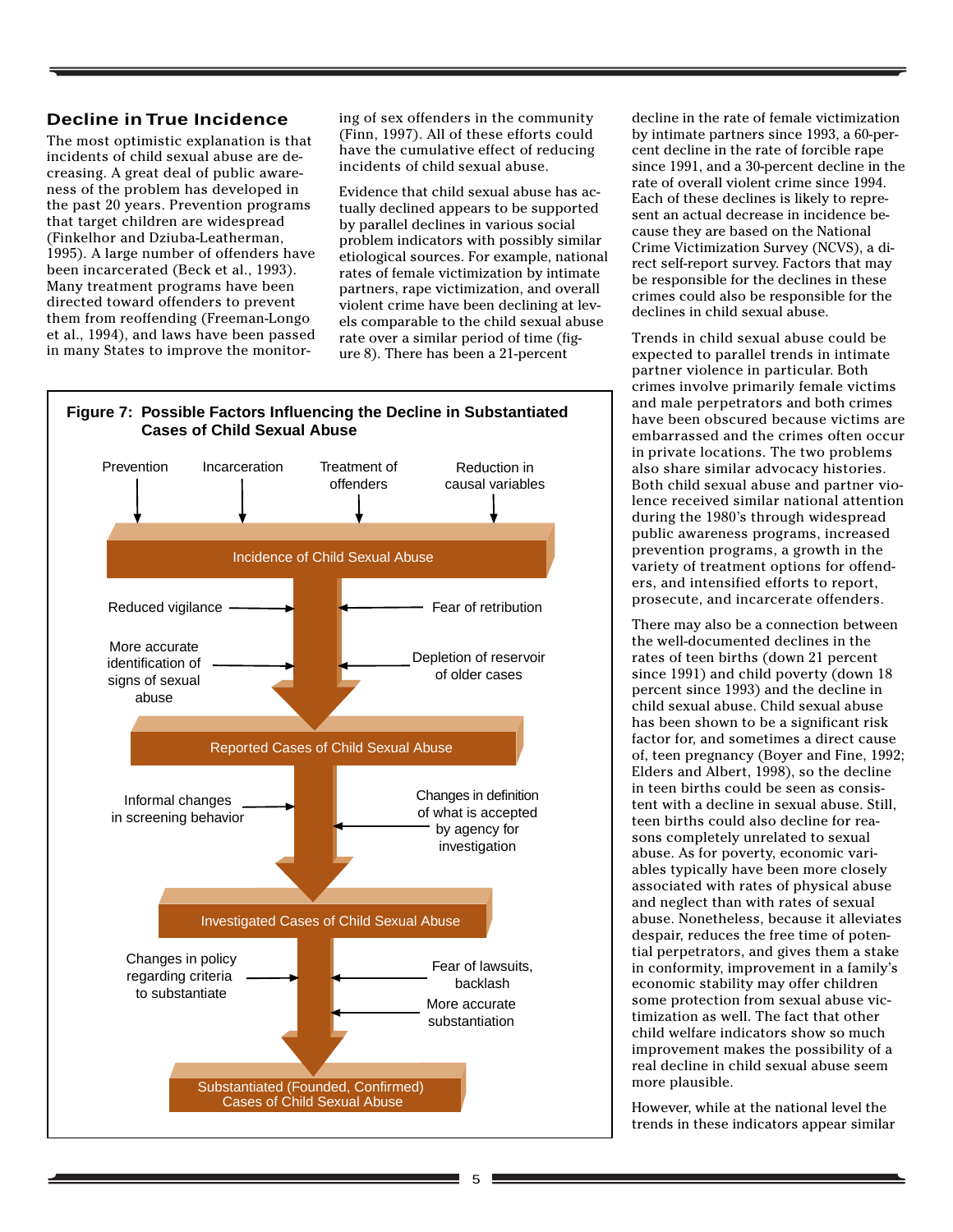

to trends in child sexual abuse, they do not track at the State level. Using correlational procedures, no relationships were found at the State level between declines

in child sexual abuse and declines in rape, violent crime, child poverty, adolescent pregnancy, and several other child-related indicators.5 In other words, the States

that saw the greatest declines in child sexual abuse were not necessarily the States that saw the greatest declines in these other variables. Although the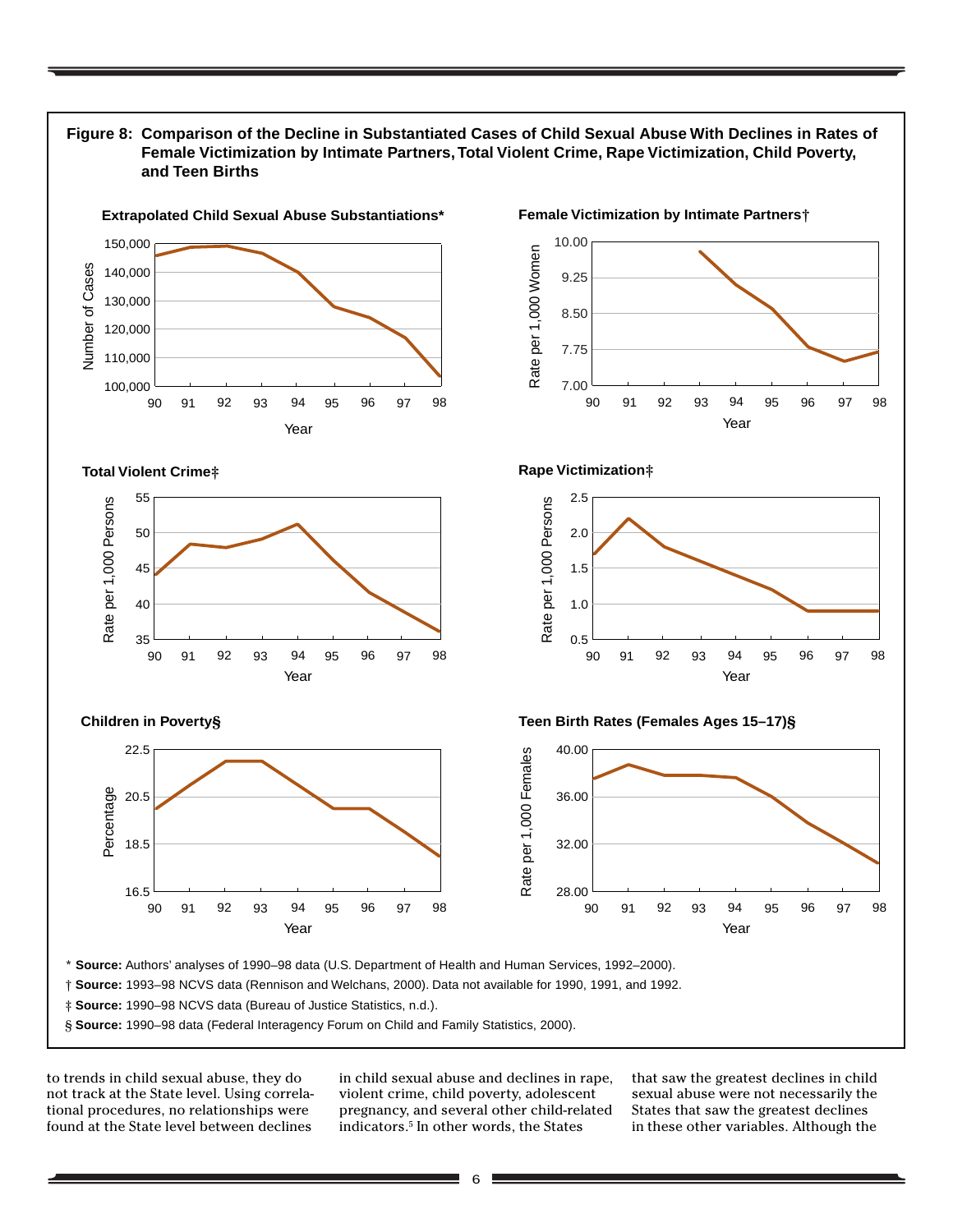country is recording national declines in overall crime and general increases in child and family well-being, it is unclear how and whether these trends are related to the decline in child sexual abuse.

#### **Decline in Reporting**

While the decline in reports and substantiated cases of child sexual abuse could reflect a real decline in the problem, it is also possible that these declines are completely or partly due to factors unrelated to the actual incidence of sexual abuse. Only a subset of child sexual abuse cases are actually identified and reported to a child protective service agency each year. A number of factors could have reduced the number of reports being made to these agencies, even if the yearly incidence of sexual abuse itself had not declined.

One possibility is that reporting behaviors have changed. For example, there could be an increased reluctance to report child sexual abuse because of a so-called child abuse backlash. Some researchers who have analyzed media coverage of child sexual abuse have found a more skeptical attitude toward the topic in the 1990's (Beckett, 1996; Myers, 1994). According to these researchers, the dominant message of recent publicity about child sexual abuse has been that false allegations are frequent, that many innocent people are being unfairly stigmatized, and that professionals are being overly zealous in reporting possible cases of sexual abuse. Those concerned about a backlash point to increased activity by advocacy groups who distribute anti-CPS literature and support legislative initiatives to increase the rights of alleged perpetrators. As a result of this activity, victims and their confidants may have become more reluctant to seek help and professionals more reluctant to report their suspicions.

Another possibility is that the public and/ or professionals who are mandated to report possible cases of child sexual abuse have become less vigilant about identifying cases of sexual abuse and reporting them to CPS. There was an upsurge of public attention to this issue in the 1980's given the public awareness campaigns, notable cases of sexual abuse publicized by the media, and the increased presence of prevention programs in schools leading to more vigilant identification and reporting of potential victims. In the 1990's, however, there may have been some decline in the prominence of this issue, resulting in reduced reports.

It would be an unfortunate occurrence if, because of decreased attention, fewer true victims were being identified. However, it could also be that the public or professionals are reporting less child sexual abuse because they are better distinguishing between actual signs of sexual abuse and signs of other problems. For example, in the 1980's, a diagnosis of urinary tract infection (UTI) in a child may, by itself, have resulted in a call to a CPS agency. However, education over the past decade has increased awareness that a UTI in a child can have many sources and that more evidence is necessary to make a report of suspected sexual abuse.

There is an additional possibility that could reduce the number of reports of child sexual abuse. Thirty years ago, when public awareness campaigns and prevention programs were initiated, many victims were identified whose experiences had

previously gone unrecognized. It is likely that the upsurge in cases during the 1980's included many cases where the abuse had occurred over a long period of time or several years prior to the report. This reservoir of longer standing cases may have been reduced so that each year an increasing proportion of reports are recent cases of abuse. This might appear as a decline in total cases even if the yearly incidence of sexual abuse remains the same.

#### **Decline in Substantiation of Cases**

Additional explanations for the decline in substantiated cases of child sexual abuse include events that could be occurring after a report is made to a CPS agency. It may be that fewer reports of sexual abuse are being investigated or that fewer investigations are being substantiated. A reduction in the number of investigations of

| Term<br>Report       | <b>Description</b><br>A "report" is any allegation of child maltreatment that is made<br>to a child protective services (CPS) agency from sources<br>that include mental health personnel, medical personnel,<br>justice system personnel, daycare providers, family mem-<br>bers, friends and neighbors, and victims.                                                                                                                                                                                                                                                                                                                                                                                                                                                                                                                                |  |
|----------------------|-------------------------------------------------------------------------------------------------------------------------------------------------------------------------------------------------------------------------------------------------------------------------------------------------------------------------------------------------------------------------------------------------------------------------------------------------------------------------------------------------------------------------------------------------------------------------------------------------------------------------------------------------------------------------------------------------------------------------------------------------------------------------------------------------------------------------------------------------------|--|
| Screened report      | A report of child maltreatment is "screened in" if the report is<br>followed by a decision to investigate. A decision to screen<br>out a report can be made if the call is determined to be mis-<br>leading or if the incident does not fall under the jurisdiction<br>of the agency as defined by State law.                                                                                                                                                                                                                                                                                                                                                                                                                                                                                                                                         |  |
| Substantiated report | An investigation results in a "substantiated" report when the<br>allegation of maltreatment is found to be valid and is supported<br>by evidence under State law or policy. In different States, this<br>disposition is also called "determined," "founded," or "true." An<br>unsubstantiated report is not the equivalent of a false or erro-<br>neous report. States vary as to the level of evidence needed to<br>substantiate an allegation of maltreatment. It is likely that many<br>valid reports of child maltreatment are categorized as unsub-<br>stantiated because the required level of evidence was not met.                                                                                                                                                                                                                            |  |
| Indicated report     | In addition to substantiated and unsubstantiated reports,<br>some States allow a finding of "indicated" following an investi-<br>gation. Indicated cases are typically those in which there was<br>strong reason to suspect that the allegation of maltreatment<br>was valid, but the agency was unable to substantiate the alle-<br>gation under State law or State policy (for example, because<br>of limited evidence or difficulty identifying the perpetrator). If<br>the disposition of indicated is an option, the system is de-<br>scribed as "three-tiered." States that allow only a disposition of<br>unsubstantiated or substantiated are described as having<br>"two-tiered" systems. When tallying total child sexual abuse<br>cases, NCANDS combines indicated cases with substantiated<br>cases for States with three-tiered systems. |  |

# **Defining Child Protective Services Terminology**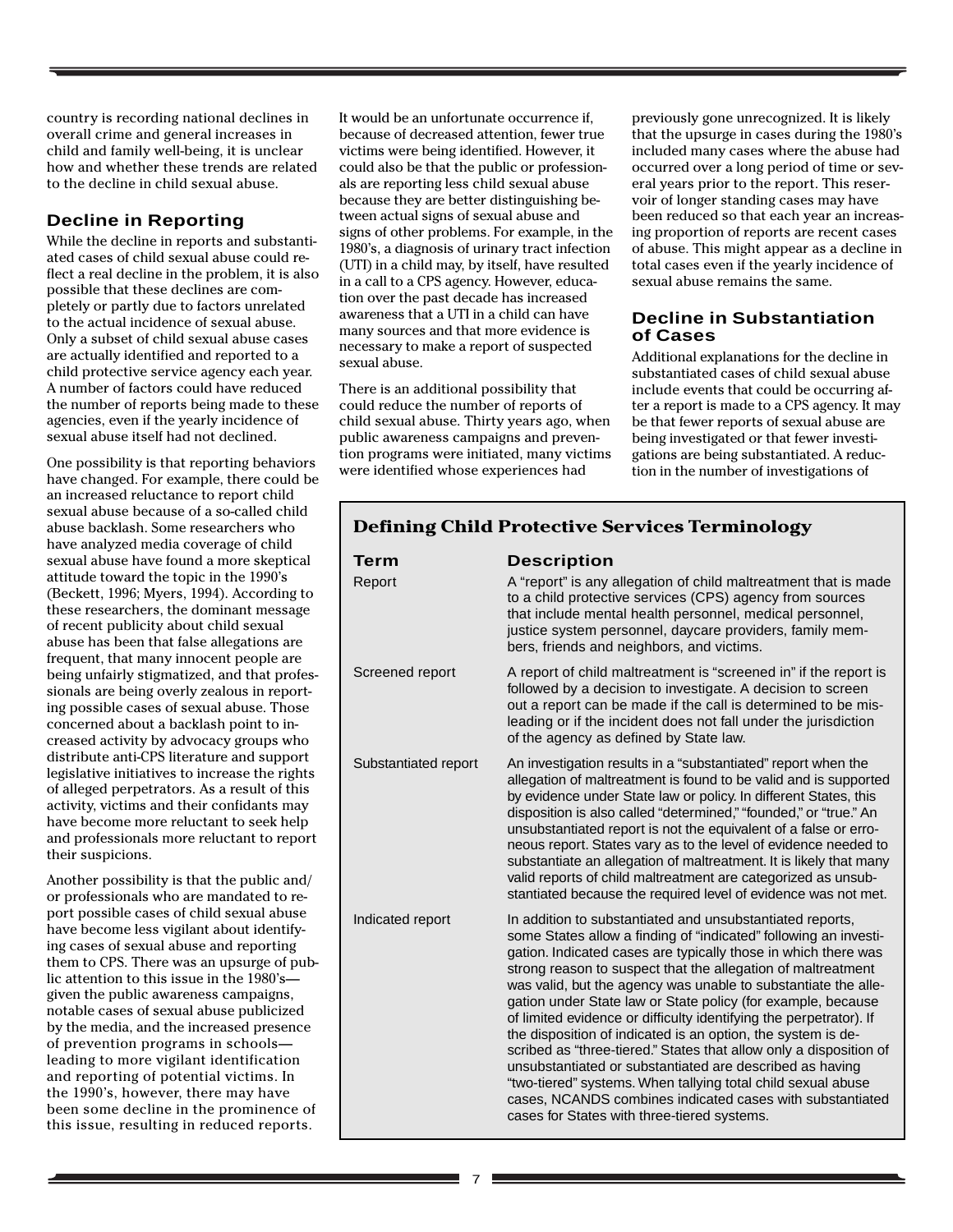alleged sexual abuse could be due to changes in the type of cases CPS agencies accept as falling within their jurisdiction. More and more of these agencies may be excluding certain types of cases, such as extrafamilial child sexual abuse or abuse that involves adolescent victims or offenders. CPS agencies may also be requiring that more or better quality information be available before a report is investigated.

Informal changes in screening may also be occurring. For example, if caseloads have been increasing, CPS workers may begin screening out less serious cases or may in other ways increase the threshold for what is accepted for investigation. Some evidence suggests that such a change in screening does occur when caseloads increase (Wells, Downing, and Fluke, 1991), but it is unclear why such a change might affect child sexual abuse



cases in particular and not other forms of maltreatment.

Finally, there could also be changes that affect which investigations result in substantiation. Given the criticisms that they have experienced, CPS investigators may have become more conservative in the standards and criteria they use to substantiate cases. If agencies are fearful of becoming entangled in an appeals process, they may be more cautious about which cases they substantiate. Changes in investigative procedures could lead to a decline in substantiated cases. For example, many CPS agencies have added a structured decisionmaking component to their investigation procedures (English and Pecora, 1994). It is possible that with greater structure, fewer cases meet the criteria for substantiation than would have if the investigator had used his or her clinical judgment. Such changes in investigative procedures could be positive if the result is more effective and accurate judgment. More cases in which sexual abuse did not in fact occur may be getting screened out. On the other hand, if valid cases of sexual abuse are now being screened out to a greater degree as a result of changes in investigative procedures, it could mean that more children are remaining in dangerous situations.

#### **State Trend Analysis**

It appears likely that, in at least a few States, changes in policy and procedure are having a noticeable effect on the child sexual abuse trend. The authors looked more closely at child sexual abuse trends within each State with the hypothesis that if the decline in substantiated cases was the result of a policy or a programmatic change, a substantial part of the decline would occur over a period of a year or two. Three patterns were identified that depicted contrasting trends for all 47 States with available data (figure 9). These patterns were labeled "continuous decline," "discontinuous decline," and "fluctuating change." The continuous decline pattern described States that had seen a fairly substantial total decline in child sexual abuse cases (25 percent or more) over an extended period of time (at least three yearly declines since the peak year). However, if a State showed a particularly large decline (33 percent or more) occurring within a single year, it was described as showing a discontinuous decline. Finally, States that reported either a total decline of less than 25 percent or fewer than three yearly declines since their peak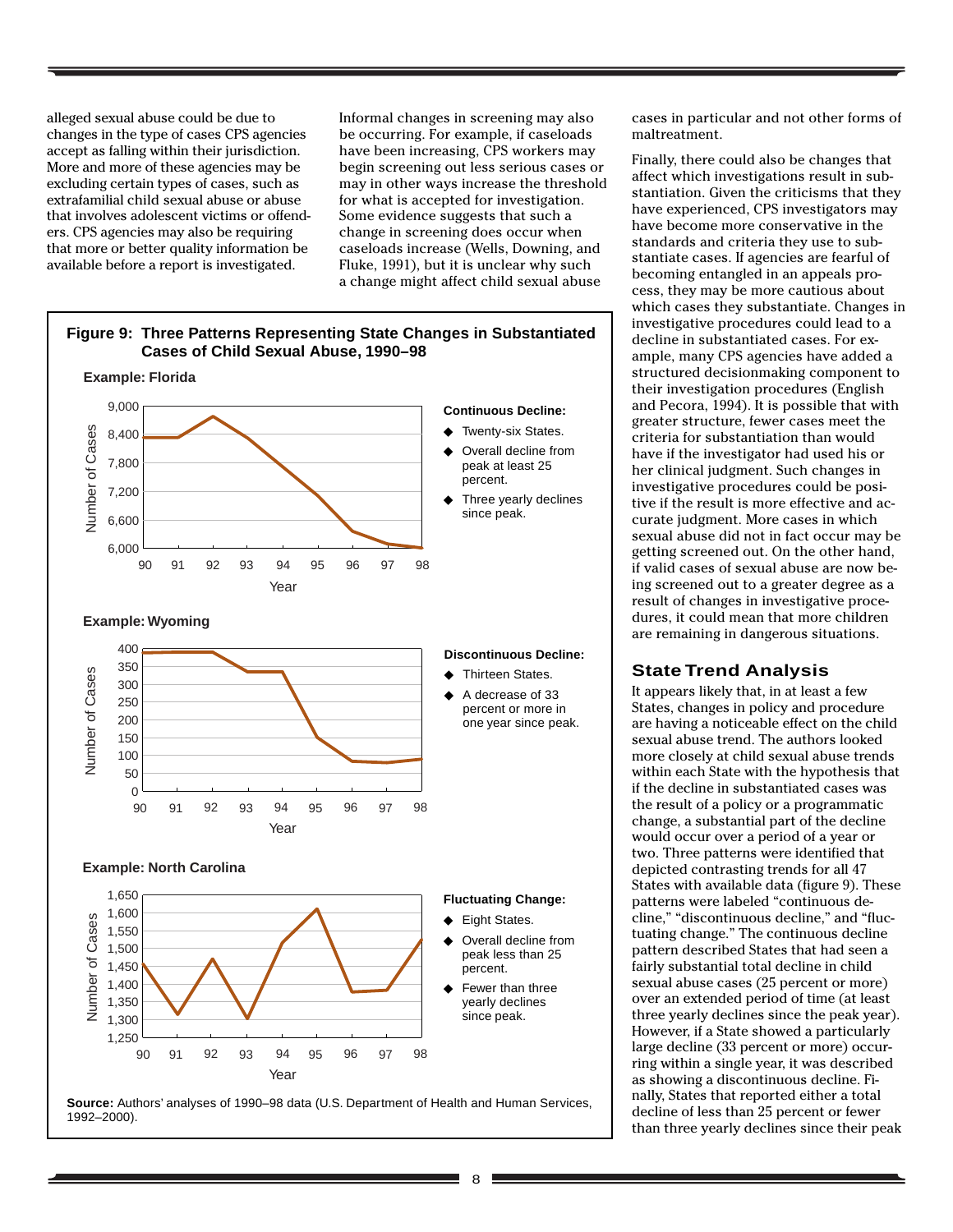#### **Percentage Declines in Substantiated Cases of Child Sexual Abuse for States, by Pattern of Trend**

| <b>Continuous Decline</b> |                | <b>Discontinuous Decline</b> |                |  |
|---------------------------|----------------|------------------------------|----------------|--|
| <b>State</b>              | <b>Decline</b> | <b>State</b>                 | <b>Decline</b> |  |
| Alaska                    | 43%            | Arizona                      | 89%            |  |
| California                | 28             | Arkansas                     | 102            |  |
| Colorado                  | 50             | Georgia                      | 68             |  |
| Florida                   | 32             | Kansas                       | 53             |  |
| Hawaii                    | 51             | Mississippi                  | 56             |  |
| Idaho                     | 46             | Montana                      | 61             |  |
| Illinois                  | 33             | Nebraska                     | 38             |  |
| Indiana                   | 33             | New Hampshire                | 37             |  |
| Iowa                      | 35             | New Mexico                   | 67             |  |
| Kentucky                  | 32             | New York                     | 36             |  |
| Louisiana                 | 38             | Virginia                     | 38             |  |
| Massachusetts*            | 48             | Wisconsin                    | 69             |  |
| Michigan                  | 43             | Wyoming                      | 77             |  |
| Minnesota                 | 39             |                              |                |  |
| Nevada                    | 34             | <b>Fluctuating Change</b>    |                |  |
| New Jersey                | 66             | <b>State</b>                 | <b>Decline</b> |  |
| Ohio                      | 22             |                              |                |  |
| Oregon                    | 54             | Alabama                      | 22%            |  |
| Pennsylvania              | 42             | Connecticut                  | 40             |  |
| Rhode Island              | 53             | Delaware                     | $\theta$       |  |
| South Carolina            | 62             | District of Columbia         | 19             |  |
| South Dakota              | 62             | Maine                        | $\theta$       |  |
| Tennessee                 | 32             | Missouri                     | 22             |  |
| Texas                     | 42             | North Carolina               | 5              |  |
| Utah                      | 28             | Oklahoma                     | 30             |  |
| Vermont                   | 54             |                              |                |  |

**Notes:** Total State decline defined by calculating change from each State's peak year through 1998. Unable to calculate decline for Maryland, North Dakota, Washington, and West Virginia because extensive data were missing.

\*Percentage decline calculated from peak year through 1997.

**Source:** Authors' analyses of 1990–98 data (U.S. Department of Health and Human Services, 1992–2000).

were described as showing a pattern of fluctuating change. These States were labeled as fluctuating because most of them saw notable periods of decline that were then offset by years in which the number of child sexual abuse cases increased.

The table above lists the States and their total percentage decline in child sexual abuse cases for each of the three trend patterns. The discontinuous decline pattern occurred in 13 States. As hypothesized, this suggests that a policy or program change may account for a large percentage of the total decline in these States. However, the trend in the majority of States (26) followed the continuous decline pattern of a gradual decline occurring over several years. For these States, it does not appear that an abrupt

policy or program change could adequately account for the decline. Instead, it is likely that the trends in these States are the result of more subtle changes. Changes in caseworkers' attitudes or a declining incidence of child sexual abuse would, for example, affect the numbers of sexual abuse cases at a more gradual rate.

It is also important to keep in mind that although changes in CPS attitudes and policy may at least partially account for the decline in substantiated cases, these changes alone clearly do not represent the entire picture. The parallel decline in reports of child sexual abuse suggests that other factors, occurring before a case even reaches a child protective agency, must also be affecting the overall decline.

# **Implications**

Each of the potential causes of the child sexual abuse decline has important policy implications. If substantiated cases of child sexual abuse are declining because fewer children are being sexually abused, this would be a major endorsement for the decade-long mobilization of public policy in this area. It would provide encouragement for those working in the field and counter criticisms that characterize child sexual abuse prevention initiatives as naive and futile (Berrick and Gilbert, 1991; Melton, 1992). It would prompt careful attention to identifying which kinds of cases were most readily being prevented and which kinds had been most intractable.

If, by contrast, substantiated cases of child sexual abuse are declining because of changes in reporting or investigation standards, the implications for policy would depend on the source of the change and the reason for its impact on the trend. It could be that reporters of alleged child sexual abuse cases are being more judicious and accurate about what they report or that investigators are more judicious and accurate in what they substantiate. Such a finding would support the effectiveness of training and education programs directed at mandated reporters and CPS investigators. However, it could also be that intimidation, negative attitudes about CPS, or increasingly stringent screening and investigation procedures are preventing more sexually abused children from receiving intervention and assistance. This would be a problematic development and would require immediate policy intervention.

Ultimately, if intimidation is a factor in the decline, policy interventions, such as proposals to revise laws governing the liability of reporters, may be required. This scenario might also necessitate increasing and improving the training of professionals in identifying child sexual abuse so that, when confronted by a case, they feel more confident in their decision to report. If the decline is due in part to changes in investigative standards, it would be important to identify whether such changes were the result of policy decisions or whether they simply reflected idiosyncratic changes in the attitudes of investigative staff. If there have been changes in investigative policies that reduce the number of children identified as victims, it would be important to identify the basis for the changes. For example, it would be useful to know whether such changes had been rooted in research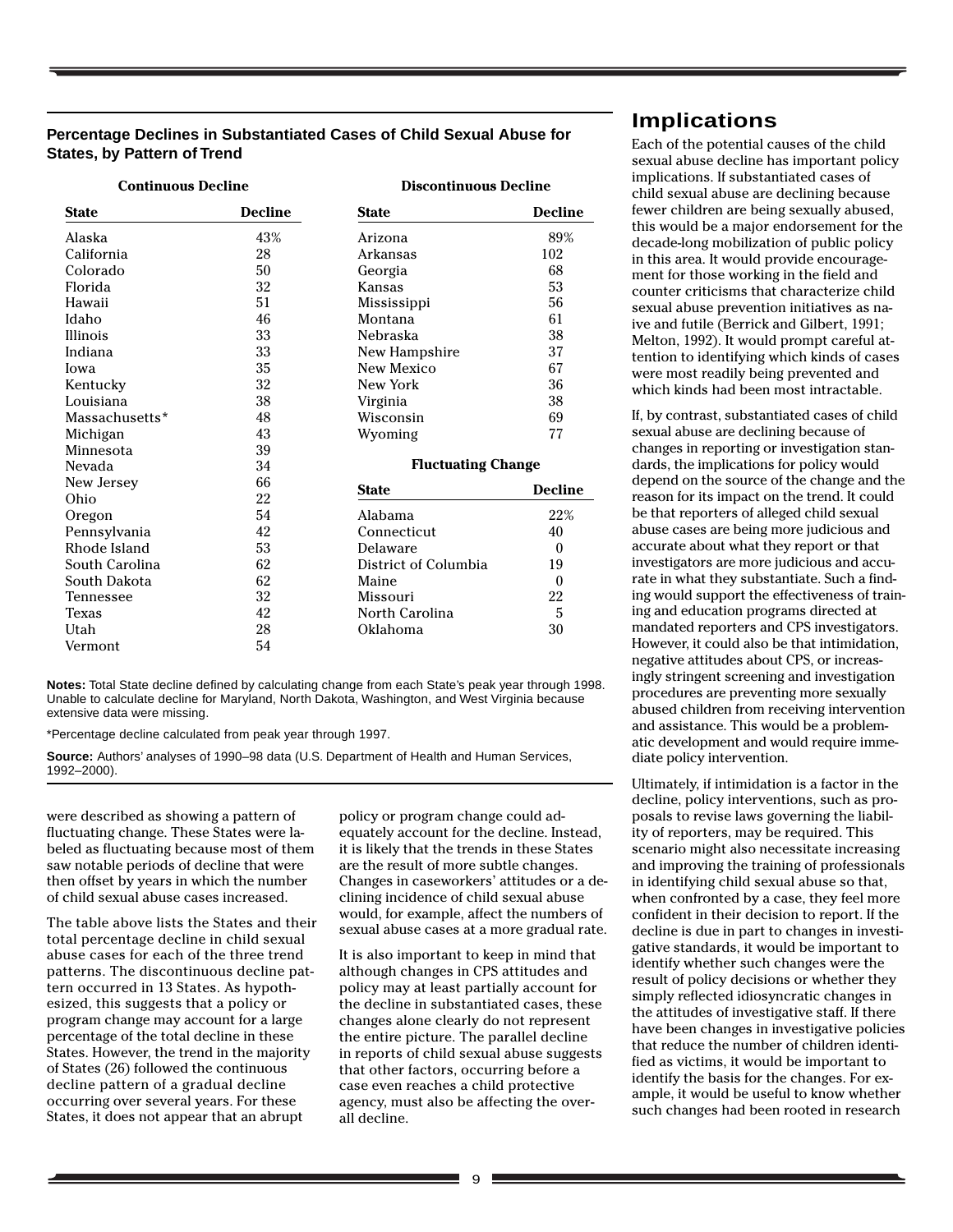#### **Using Child Protective Services Administrative Data To Examine Maltreatment Trends**

The trends in reported and substantiated cases of child sexual abuse described in this Bulletin are based on data from child protective services (CPS) agencies. These government agencies are set up in each State to provide services to victims of child maltreatment. CPS agencies are typically in charge of investigating reports of maltreatment (see page 7 for definitions of CPS terminology). All States have laws that require different classes of professionals to report any suspicion of child maltreatment. Reports by these professionals or by other community members come to the agencies' attention locally or through a centralized State intake process. CPS agencies investigate those reports that seem valid and fall within their jurisdiction, evaluate the level of evidence that maltreatment has occurred, and decide whether or not to substantiate the reports. If a case is substantiated, the CPS agency manages the case by providing services, arranging foster care, overseeing reunification efforts, and, ultimately, helping to decide whether parental rights should be terminated.

CPS agencies record, with varying degrees of detail, the number of reports of child maltreatment that come through their offices each year, information about the allegations, the number of cases that are substantiated, and summaries of services provided to children. Data stored in the CPS administrative system represent only those cases of maltreatment that come to CPS attention. Many cases of child maltreatment never come to official attention at all. Furthermore, most States limit the role of CPS agencies to

cases of maltreatment by caretakers. This would include investigating reports of abuse by parents and guardians, babysitters, teachers, and other individuals who share responsibility for caring for the child but not abuse by neighbors or acquaintances. CPS data, therefore, do not fully track trends in extrafamilial or noncaretaker sexual assaults on children, which are typically handled exclusively by law enforcement. Despite capturing only a certain proportion of cases, CPS data are the best source for analyzing national trends in child maltreatment because aggregate information is available on an annual basis.

There are, however, a number of limitations to interpreting administrative data from CPS agencies. One problem is that States have very different methods of tallying their statistics. Some States record reports by incident, others by family, and others by child. For example, sexual abuse of three children in one family could be counted as one or three substantiated cases, depending on the State. Furthermore, some States count as reports only investigated cases of maltreatment, while others include any allegation that comes into the system. Finally, States also vary in the level of evidence needed to substantiate a case of maltreatment. These differences make it difficult to compare data between States and require that total numbers of reports or substantiated cases be interpreted cautiously. However, because the data set collected within each State is similar from year to year, overall trends are informative.

and general professional practice or had been more reactive and politically based.

It is possible that CPS is redefining its role in such a way that other agencies (such as police and mental health) are taking responsibility for cases that previously fell under the jurisdiction of CPS. If this is the case, it would be important to identify which cases are no longer being investigated or substantiated by CPS and to learn what is happening to the children involved in those cases. Are nonfamilial cases of child sexual abuse or less serious cases of child sexual abuse being more appropriately referred? Or are more cases falling through the cracks? Research will be necessary to provide clear answers to these questions.

# **Conclusion**

While the evidence demonstrates that a dramatic decline in reports and substantiated cases of child sexual abuse has occurred, the reasons for the decline are less clear. The available data suggest that this decline is not simply explained by trends in other types of maltreatment but is instead something particularly affecting child sexual abuse cases. It could be that the observed decline is the result of a decrease in the actual incidence of child

sexual abuse, a change in reporting behavior, and/or policy and program changes within CPS. Although it may be difficult to sort through the possible causes of the decline, doing so will provide a better gauge of efforts to protect children from sexual victimization.

Additional research is crucial to a better understanding of the causes of the decline in child sexual abuse. Further analysis of CPS administrative data could help determine the relationship between trends in initial reports, screened reports, and substantiated reports. Analysis of changes in the types of reporters, the ages of alleged victims, the characteristics of alleged perpetrators, and the characteristics of the abuse would provide information on the types of cases that have seen the greatest declines. Evaluation research is needed on changes in CPS policies and procedures so that the impact of these changes on child victims and their families can be better understood. Finally, the issues discussed in this Bulletin highlight the need for better justice system data about this crime, such as will be available when the National Incident-Based Reporting System becomes national in scope or as could be provided by a regularly conducted population survey concerning crimes against children.

Despite the dramatic nature of the decline in child sexual abuse cases and the importance of identifying its sources, a discussion of these issues has not yet made it to the public arena. Greater publicity has been given to other social indicators for which the declines have been less dramatic. Rates of general crime, child poverty, and teen births have declined at an equal or lesser rate than child sexual abuse, yet these declines have received more attention and have generated more discussion. This Bulletin is an attempt to direct similar attention to trends in child sexual abuse, in the hope that increased public attention will result in better assessment of the progress made to date in protecting children and ultimately will lead to improved future efforts.

# **For Further Information**

For further information, contact:

Crimes against Children Research Center University of New Hampshire Durham, NH 03824 603–862–1888 603–862–1122 (fax) E-mail: lmjones@cisunix.unh.edu, david.finkelhor@unh.edu Internet: www.unh.edu/ccrc/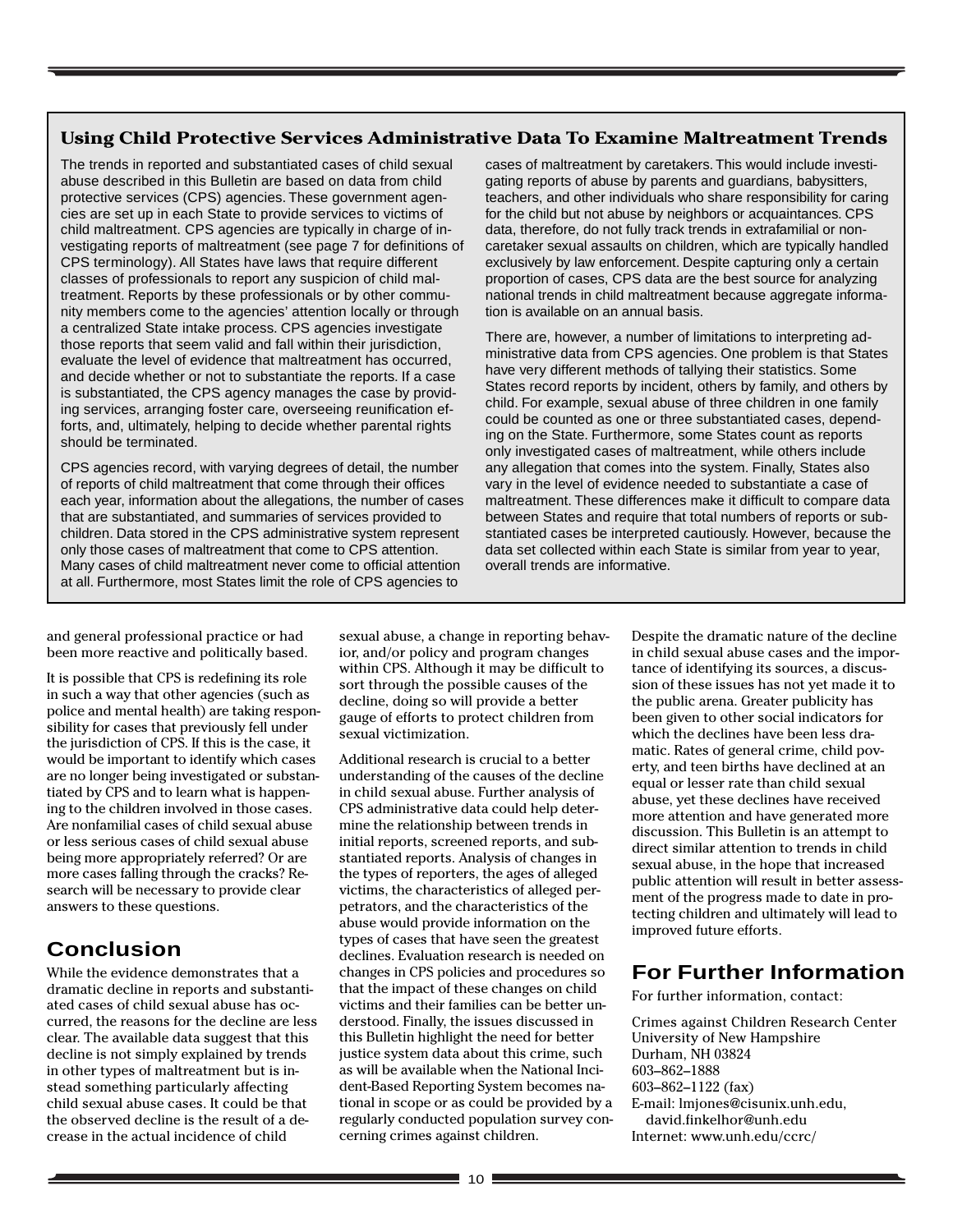#### **NCANDS and the Annual Fifty State Survey**

Data from child protective services (CPS) agencies are collected, summarized, and published annually by two different organizations: the Children's Bureau and Prevent Child Abuse America.

The Children's Bureau, located within the U.S. Department of Health and Human Services' Administration for Children and Families, oversees the National Child Abuse and Neglect Data System (NCANDS). The National Center on Child Abuse and Neglect established NCANDS in response to the Child Abuse Prevention and Treatment Act (PL 93–247), which called for the creation of a coordinated, universal, national data collection program. A survey is sent to all of the States each year requesting information from State child welfare agencies on a number of variables related to child maltreatment. NCANDS collects CPS data using a twopronged approach. Aggregate data on a number of key indicators are collected through the Summary Data Component (SDC) from all States. The first published report consisted of 1990 data (U.S. Department of Health and Human Services, 1992). More extensive, case-level data are collected through the Detailed Case Data Component (DCDC). Only 20 States were able to provide data for DCDC in 1998 (U.S. Department of Health and Human Services, 2000). To best capture national trends, SDC data were used in the analyses conducted for this Bulletin.

Prevent Child Abuse America (previously the National Committee to Prevent Child Abuse) is a private, nonprofit organization that oversees national, State, and community programs directed at

preventing child abuse. Through its Annual Fifty State Survey, this organization collects CPS agency data on the number and characteristics of child abuse reports and substantiations, child abuse fatalities, and changes that have occurred in child welfare services (Wang and Harding, 1999). The survey has been conducted each year since 1986. The data collected by Prevent Child Abuse America are the only source of information on reports categorized by maltreatment type and therefore the best resource for tracking national trends in child sexual abuse reports.

One limitation of the data provided by NCANDS and the Annual Fifty State Survey is that at least a few States are missing from the summary each year. This means that the numbers of reports and substantiated cases are not true national totals. For example, NCANDS data for 1998 indicated that the total number of substantiated child sexual abuse cases was 99,278, up 1 percent from 98,339 in 1997. But the total for 1998 is based on 48 States, while the 1997 total is based on 43 States. To control for the differences in the number of States providing data, the numbers of substantiated cases for each year (1990–98) have been extrapolated to account for the total U.S. population under age 18. This brings the estimates for 1997 and 1998 to 117,000 and 103,600, respectively, an 11-percent decline over this period. Although the extrapolated numbers provide only a crude estimate of the actual number of substantiated cases, they do allow a more accurate assessment of the rate of decline in child sexual abuse cases over the years.

## **Notes**

1. The numbers presented here are an extrapolation of data from the National Child Abuse and Neglect Data System (NCANDS) Summary Data Component (SDC). NCANDS actually reported 124,467 cases of substantiated child sexual abuse in 1992, based on 49 States (including the Virgin Islands and Puerto Rico) and 99,278 cases in 1998, based on 48 States. These totals were extrapolated for the 50 States and the District of Columbia based on the national child population as estimated by the U.S. Census Bureau (see discussion of NCANDS and the Annual Fifty State Survey above).

2. Totals presented in the text of this Bulletin do not include data from Guam, Puerto Rico, or the Virgin Islands. Included, to the extent that the data are available or in extrapolated totals, are all 50 States and the District of Columbia. The 50 States and the District of Columbia are referred to as "States" throughout the paper. When information was available for fewer than the total possible number of 51, it is clarified in the text.

3. Prevent Child Abuse America estimates the number of reports through the following procedure: States are asked to provide the percentage of reports received by their agencies that were child sexual abuse allegations. Only 25–33 States have been able to provide these statistics each year. National reports are estimated based on the assumption that the remaining States experience similar proportions of reports by maltreatment type. The percentage of reports that are child sexual abuse allegations are averaged across the

participating States. That average is used to calculate an estimate from the total number of reports received by all States. In 1998, a total of 3,154,000 reports were made to child protective services (CPS) agencies. Twenty-eight States reported that an average of 10 percent of their reports were child sexual abuse allegations. An estimate of 315,400 reports of child sexual abuse was therefore calculated for this year. However, differences in the number of States submitting data can greatly alter the estimated reports. Wang and Harding (1999, p. 10) note that "within the 22 States providing data for both 1997 and 1998, the percentage of child sexual abuse cases remains consistent at 8 percent." If an 8-percent average were used instead of 10 percent, the resulting estimate of child sexual abuse reports would be 252,320. This is still an increase from 1997, but a more modest 13-percent increase compared with the reported 41-percent increase. This example highlights the need for increased reliability and consistency in CPS administrative data so that the pattern of child maltreatment can be interpreted with greater confidence.

4. Prevent Child Abuse America reported that in 1998, the latest year for which data are available, the total number of maltreatment reports decreased slightly from the previous year for the first time ever (Wang and Harding, 1999).

5. For each State, the percent change from 1992 to 1998 was calculated for the following variables: child sexual abuse, forcible rape (UCR data), aggravated assault (UCR data), child poverty, high school dropout, teen pregnancy, single parent households, teen suicide, and parent unemployment. Correlations between child sexual abuse and all other variables were small (*r*<0.12) and nonsignificant.

# **References**

American Association for the Protection of Children. 1988. *Highlights of Official Child Neglect and Abuse Reporting—1986*. Denver, CO: American Humane Association.

Beck, A., Gilliard, D., Greenfeld, L., Harlow, C., Hester, T., Jankowski, L., Snell, T., Stephen, J., and Morton, D. 1993. *Survey of State Prison Inmates, 1991*. Washington, DC: U.S. Department of Justice, Office of Justice Programs, Bureau of Justice Statistics.

Beckett, K. 1996. Culture and politics of signification: The case of child sexual abuse. *Social Problems* 43:57–75.

Berrick, J.D., and Gilbert, N. 1991. *With the Best of Intentions: The Child Sexual Abuse Prevention Movement*. New York, NY: Guilford Press.

Boyer, D., and Fine, D. 1992. Sexual abuse as a factor in adolescent pregnancy and child maltreatment. *Family Planning Perspective* 24(1): 4–11.

Bureau of Justice Statistics. n.d. *National Crime Victimization Survey Crime Trends, 1973–98: Adjusted Victimization Rates.* Retrieved August 13, 2000, from the Web: www.ojp.usdoj.gov/bjs/.

Elders, M.J., and Albert, A.E. 1998. Adolescent pregnancy and sexual abuse. *Journal of the American Medical Association* 280(7):648–650.